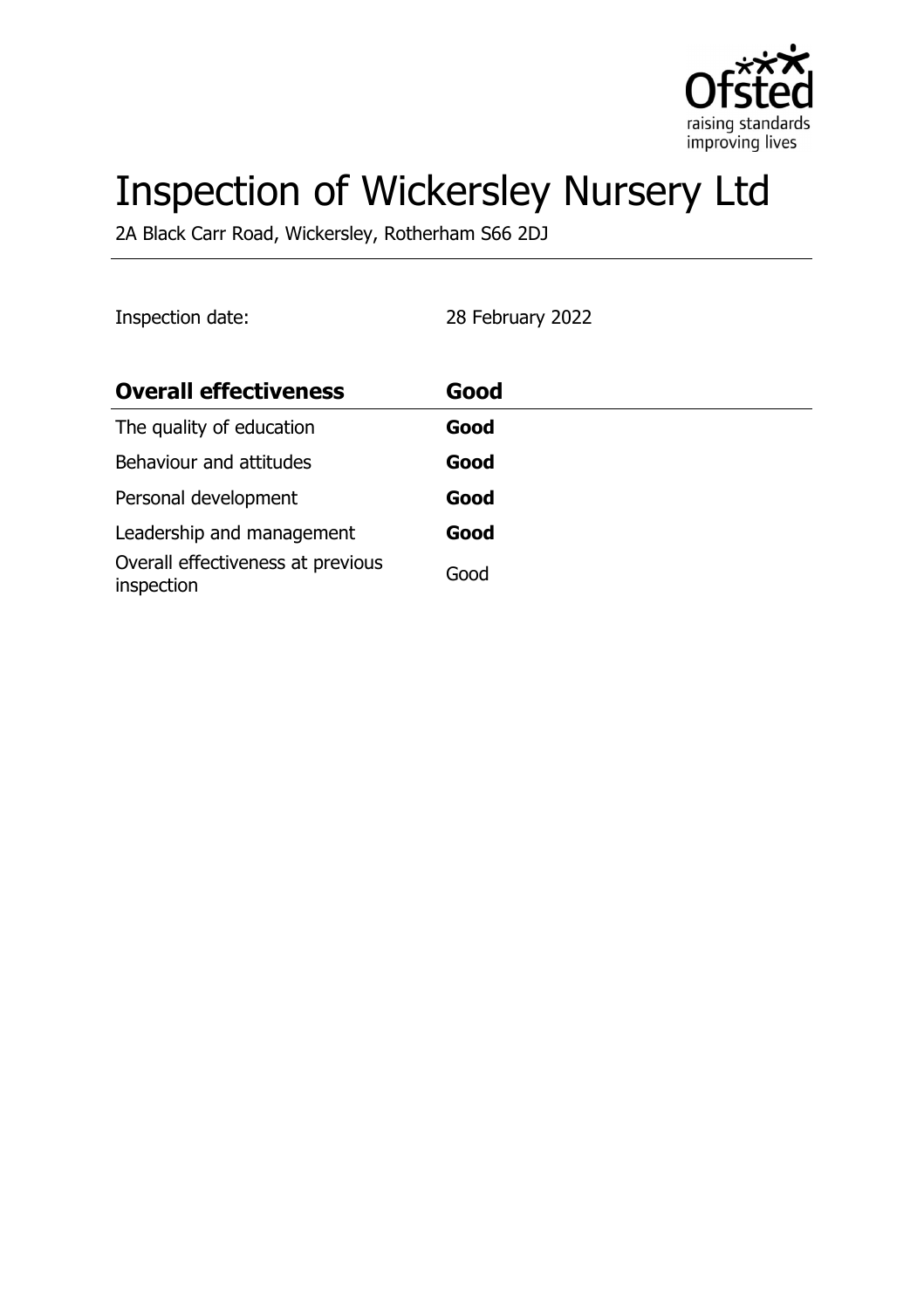

# **What is it like to attend this early years setting?**

#### **The provision is good**

Children arrive confident and full of smiles at this welcoming nursery. Children are learning to be independent. They tidy up after themselves and respond to prompts and instructions from staff. For example, children wash their hands before lunch. They clear away their own plates and cups with ease. Children are familiar with the nursery routine and what staff expect of them.

Children enjoy a wide range of activities provided for them. They laugh as they bang drums and sing familiar songs. Babies practise taking turns as they roll a ball to a staff member. They put their hands in the air as they guess which way the ball will roll. Children concentrate as they put one block on top of another and name the colours of the blocks.

Children use their imagination as they take part in activities linked to the book 'Jack and the Beanstalk'. They talk about what they would like to find if they climbed a beanstalk. Staff support children's language skills effectively. They model sentences, such as 'If I was to climb a beanstalk, I would like to find...'. This supports children to extend their vocabulary. Children who are getting ready to move from the baby room to the next stage are well prepared. They are able to recall details from familiar books. They recognise characters from their favourite book 'The Gruffalo'. They point at the pictures and say 'owl', 'fox' and 'ice cream'.

#### **What does the early years setting do well and what does it need to do better?**

- $\blacksquare$  Children's behaviour is generally good. Staff promote good behaviour as they encourage children to use 'kind hands' and to take turns. Staff use praise to encourage good behaviour that enables children to know what is right and wrong.
- Staff know the children well. They understand children's different ages and stages of development and plan group activities with these in mind. Children listen with interest as staff talk about the weather outside. Children answer questions about what they should wear outdoors. They talk about needing hats, scarfs, coats and gloves when it is cold outside.
- $\blacksquare$  Staff are caring and respectful when carrying out care routines. They ask permission to change a child's nappy and talk about what they are doing. When children hurt themselves, staff offer comfort and speak to children calmly. Staff sing soothing songs to children while helping them to sleep. Children build close bonds with the staff who care for them.
- $\blacksquare$  Staff use what they know about children to plan activities that support what they want children to learn next. This helps children to build on existing skills. For example, children use play dough to strengthen the muscles in their hands. Staff then introduce pencils of different sizes for children to practise mark making.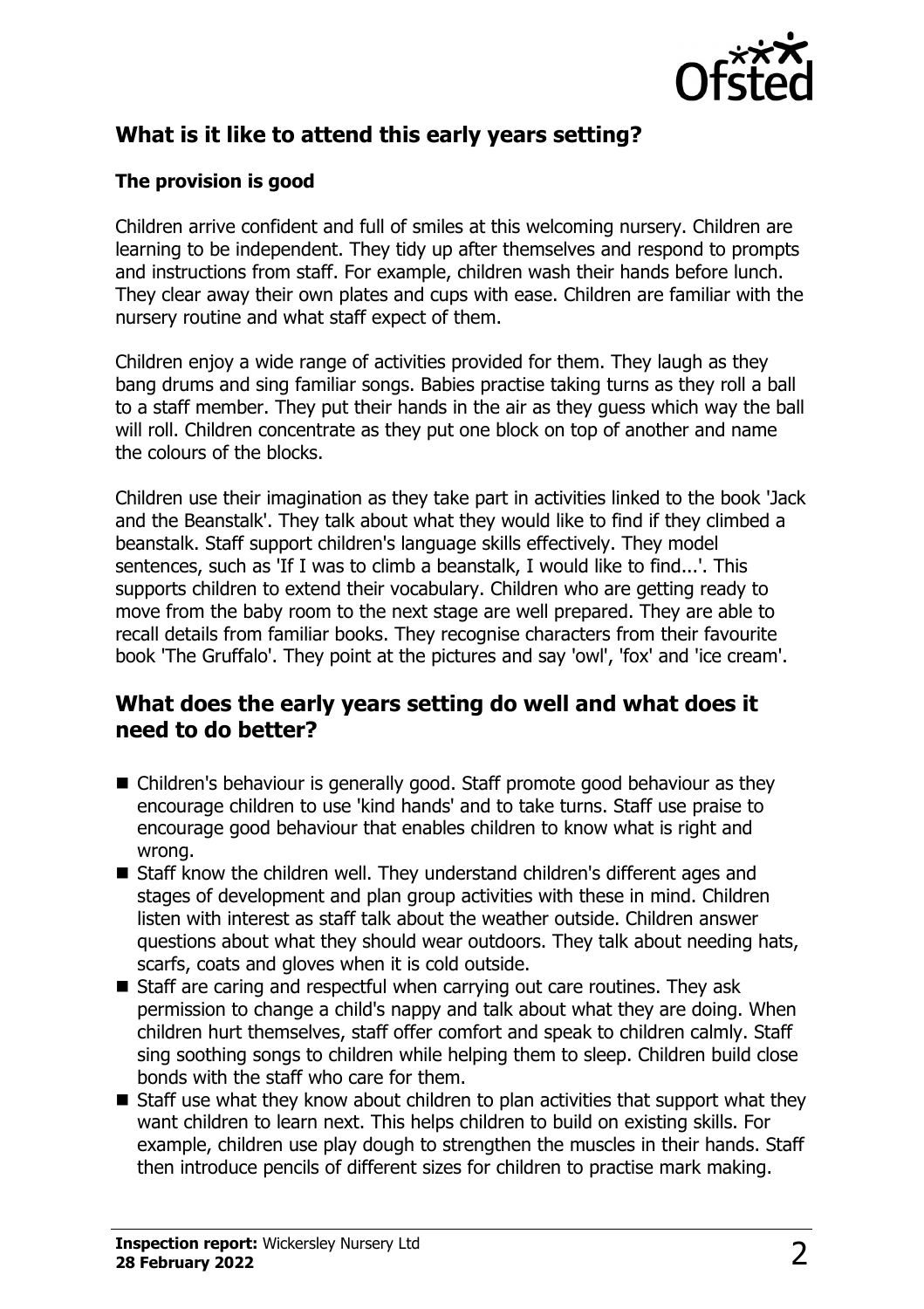

- $\blacksquare$  Partnership with parents is mostly strong. Staff talk to parents when their children first start at the nursery. They find out key information about children's likes and dislikes and what children already know and can do. All children have a key person who regularly updates an online system to inform parents about their children's progress. However, not all parents access the information regularly. This limits some parents' understanding of how they can help their children's learning at home. That being said, this is because parents are not entering the building due to the ongoing COVID-19 pandemic and are not always meeting staff face to face.
- $\blacksquare$  Children with special educational needs and/or disabilities (SEND) are particularly well supported. Managers ensure that staff work with outside agencies such as speech and language therapists. This helps staff to provide children with the support they need. Children with SEND are making good progress in their language and communication.
- $\blacksquare$  Managers have a clear plan of training and support for staff. They recognise individual staff's strengths and weaknesses. As a result, they have implemented peer observations. These give staff the opportunity to learn from other team members' skills. Therefore, staff have enhanced their skills, such as understanding how all children learn. This is helping children to make good progress across all areas of learning.
- $\blacksquare$  Managers access funding to enhance the opportunities available for children. They use funding provided through a childcare voucher scheme to buy extra resources. They consider what they need to support children's next stage in learning. For example, they have provided toys for children to push and pull. This is helping babies to further develop their physical skills.

# **Safeguarding**

The arrangements for safeguarding are effective.

All staff are clear about their responsibilities in relation to safeguarding. They know the signs they need to be alert to that a child may be suffering from harm. Managers ensure that staff are well informed about any local safeguarding issues. They provide training during team meetings to enhance staff's knowledge. There are clear reporting procedures in place, including for reporting allegations against staff. Risk assessment processes help staff to identify and reduce any risks to children.

## **What does the setting need to do to improve?**

#### **To further improve the quality of the early years provision, the provider should:**

 $\blacksquare$  monitor the effectiveness of existing communication methods with parents to ensure that all parents are regularly accessing information about their child, in particular to help them understand their child's next steps in learning.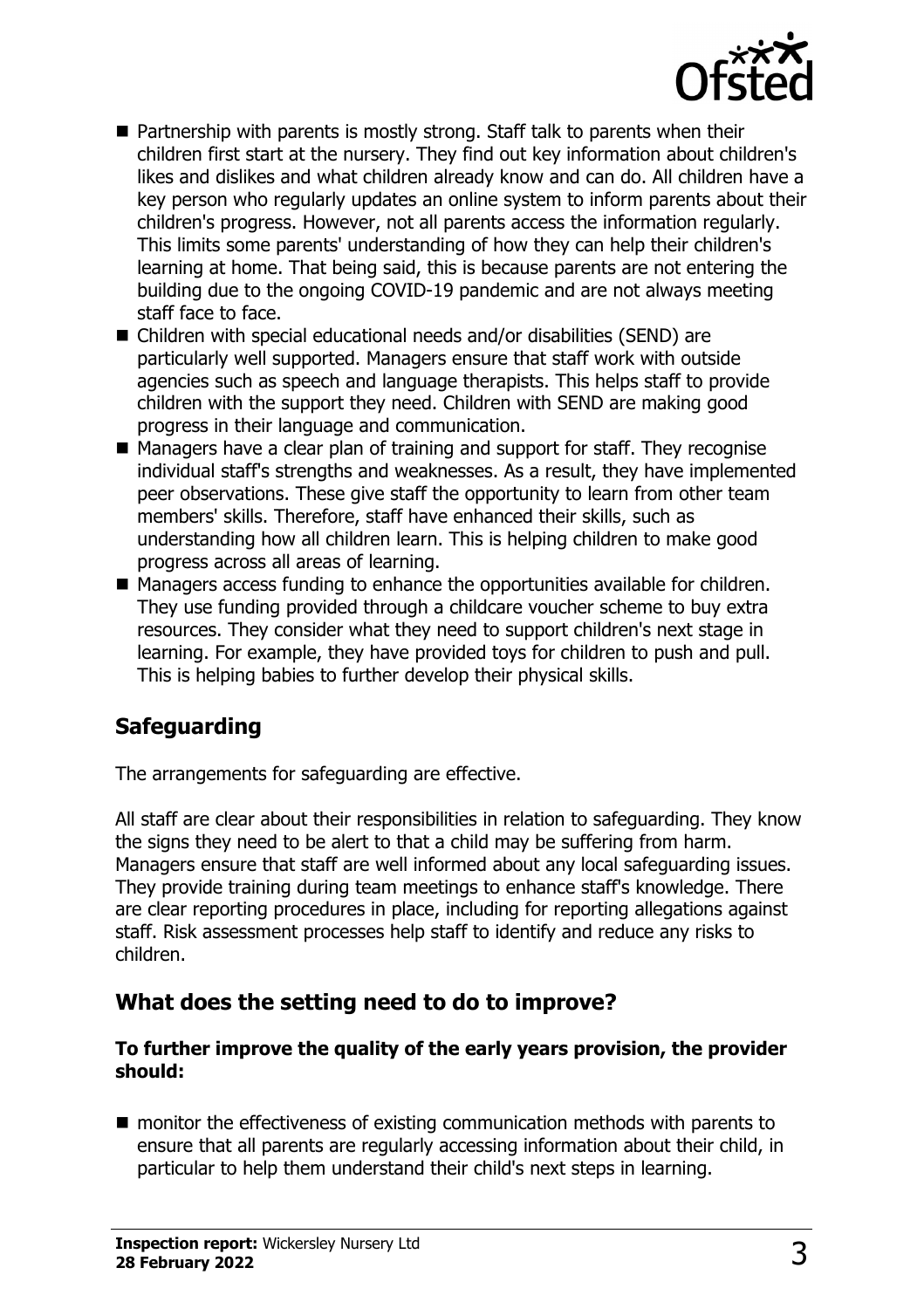

| <b>Setting details</b>                         |                                                        |
|------------------------------------------------|--------------------------------------------------------|
| Unique reference number                        | EY489043                                               |
| <b>Local authority</b>                         | Rotherham                                              |
| <b>Inspection number</b>                       | 10216797                                               |
| <b>Type of provision</b>                       | Childcare on non-domestic premises                     |
| <b>Registers</b>                               | Early Years Register, Compulsory Childcare<br>Register |
| Day care type                                  | Full day care                                          |
| Age range of children at time of<br>inspection | $0$ to $11$                                            |
| <b>Total number of places</b>                  | 52                                                     |
| Number of children on roll                     | 72                                                     |
| Name of registered person                      | <b>Wickersley Nursery Ltd</b>                          |
| Registered person unique<br>reference number   | RP534570                                               |
| Telephone number                               | 01709 702422                                           |
| Date of previous inspection                    | 19 March 2018                                          |

### **Information about this early years setting**

Wickersley Nursery Ltd registered in 2008 and operates in Rotherham. The owner also operates a number of other nurseries across South Yorkshire. The nursery employs 12 members of childcare staff. Of these, 10 hold appropriate early years qualifications at level 3 or above, including the manager who holds a qualification at level 6. The nursery opens Monday to Friday, for 51 weeks of the year. Sessions are from 7.30am until 6pm. The nursery provides funded early education for two-, three- and four-year-old children.

## **Information about this inspection**

**Inspector** Aimee Hill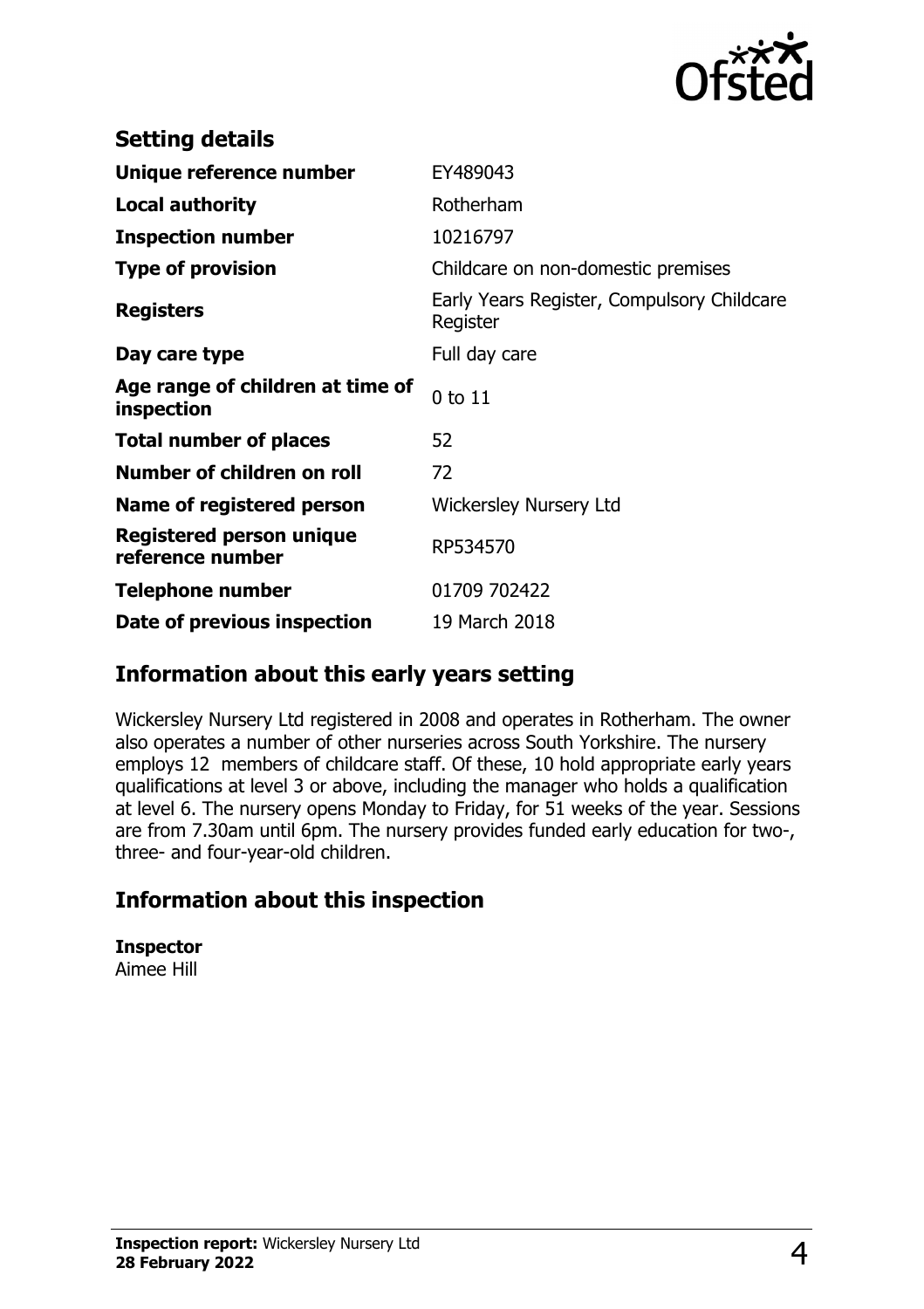

#### **Inspection activities**

- $\blacksquare$  This was the first routine inspection the provider received since the COVID-19 pandemic began. The inspector discussed the impact of the pandemic with the provider and has taken that into account in their evaluation of the provider.
- $\blacksquare$  The manager and the inspector completed a learning walk together of all areas of the nursery and discussed the early years curriculum.
- $\blacksquare$  The inspector talked to staff at appropriate times during the inspection and took account of their views.
- The inspector observed the quality of education being provided, indoors and outdoors, and assessed the impact that this was having on children's learning.
- $\blacksquare$  The inspector observed the interactions between staff and children.
- $\blacksquare$  The inspector carried out a joint observation of a group activity with the manager.
- $\blacksquare$  The inspector spoke to several parents during the inspection and took account of their views.
- $\blacksquare$  The inspector looked at relevant documentation and reviewed evidence of the suitability of staff working in the nursery.
- $\blacksquare$  The inspector spoke with the nominated individual about the leadership and management of the setting.

We carried out this inspection under sections 49 and 50 of the Childcare Act 2006 on the quality and standards of provision that is registered on the Early Years Register. The registered person must ensure that this provision complies with the statutory framework for children's learning, development and care, known as the early years foundation stage.

If you are not happy with the inspection or the report, you can [complain to Ofsted](http://www.gov.uk/complain-ofsted-report).